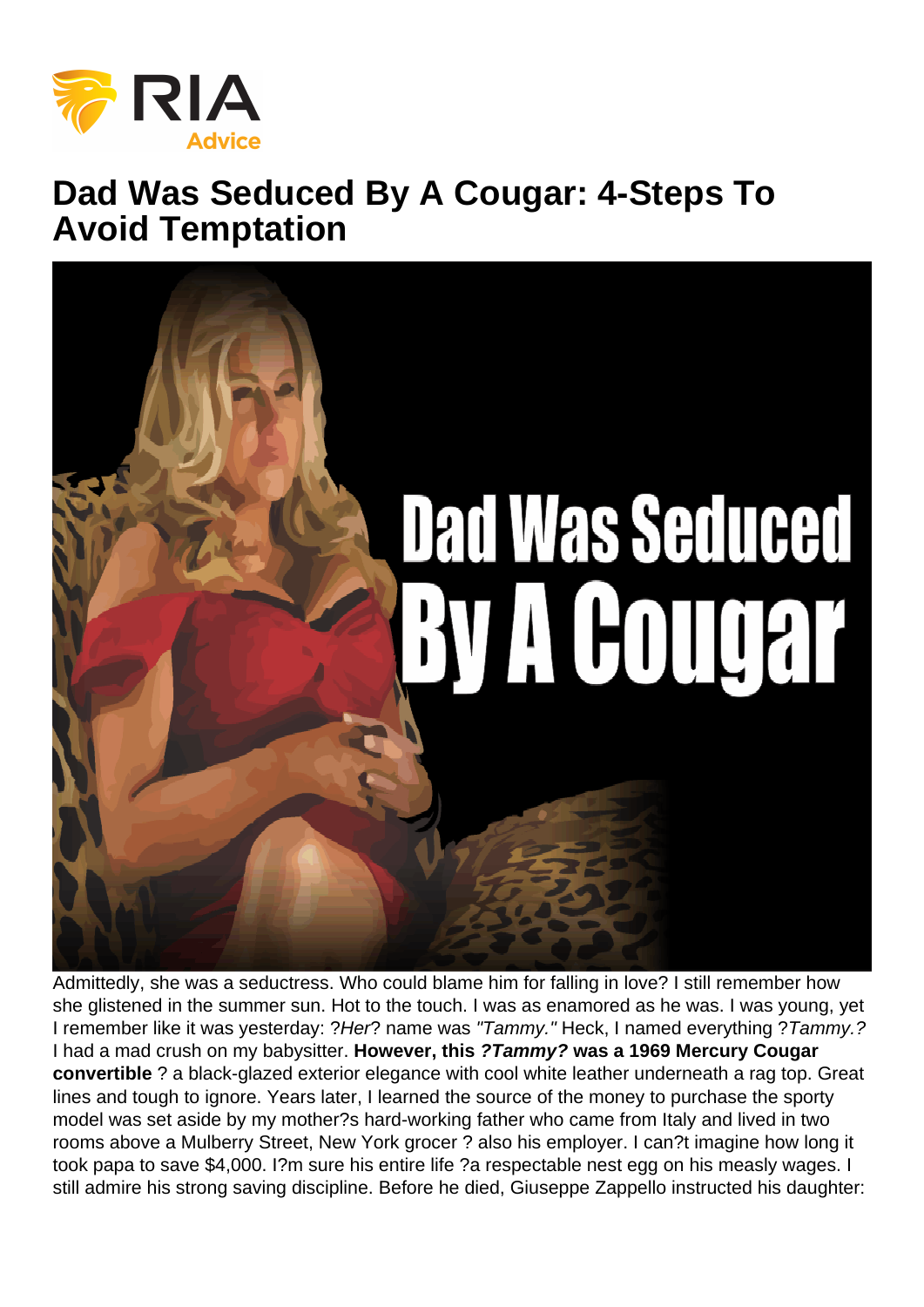## ?This money I leave behind is to be used for Richard?s college education only.?

He wrote his last instructions on crumpled note paper and gave it to mom shortly before his death from pancreatic cancer. For Grandpa Joe, it was important that I further my education; it was his only request. I know he wasn?t enamored with my father and felt it important to outline how he wanted the money utilized. Shortly after his death she decided to hand over the money for the purchase of an automobile, taking an action grandpa would have hated. I?m being kind here. I believe mom probably caused Papa Joe to roll over in his grave. For years, it bothered me she made this decision; it was troublesome that dad was short-sighted, too. I can?t imagine blowing my daughter?s education fund on a car. Bad money decisions tied to financial infidelity are not new. Family members can be affected by them for generations; money mindsets forever forged by them. The National Endowment for Financial Education? (NEFE?) has been tracking financial infidelity for over a decade and the problem continues to be formidable. The latest findings from a biennial survey conducted by Harris Poll on behalf of NEFE finds two in five (41 percent) of American adults who combine finances with a partner or spouse, admit to committing financial deceptions against their loved one. The survey also finds that three quarters (75 percent) of adults say financial deceit has affected their relationships in some way ? Source: www.nefe.org. From their latest survey:

**Among the reasons survey respondents say they committed financial deceptions in their current or past relationships, over one third (36 percent) say they believe some aspects of their finances should remain private, even from their spouse/partner**; a quarter (26 percent) said they had discussed finances with their spouse/partner and they knew they would disapprove; almost one in five (18 percent) were embarrassed/fearful about their finances and didn?t want their spouse/partner to find out; and 16 percent said that while they hadn?t discussed finances with their spouse/partner they feared they would disapprove.

I too have been negligent in the past about following fidelity rules when it comes to sharing my financial decisions with others. To be clear: I will share information however, I?m going to move forward on my decisions as long as no one is hurt financially, and it?s for the good of people I love. I admit ? my money ?imprint? is based on mom?s willingness to turn over my college fund to dad just so he can purchase a depreciating asset. Even financial advisers have faulty money scripts. What?s a money script? It?s your financial bloodline, a heated mixture of observation, experience, perception, memory, subconsciously put to action. Occasionally, with negative financial consequences. **I ask:** Why is the definition of financial infidelity so narrow? Why can?t it occur between a parent and a child, friends, an individual?s actions vs. original intentions? Mom failed to follow through on grandpa?s last request. She gave away blood money for a want, not a need which makes it more painful for me to understand. She wasn?t strong enough to say ?no? to my father. Although, I believe a measured dose of financial infidelity can be healthy. For example, what if mom never told dad about the money earmarked for me? I figured the \$4,000 she gave willingly could have been conservatively worth \$8,000 by the time I needed it for college. Not a fortune, but it would have helped. What can you do to avoid money temptation and financial infidelity? **Broaden, outline and then communicate your definition of financial infidelity**. Before marriage, make sure you communicate (write out and share) with your future partner specific actions you would classify as money cheating. I met with a couple recently where the man thought it was money infidelity for his fianc? to pay more than \$20 for lunch without communicating with him first. In this case, the couple decided not to wed. Consider broadening your definition to include those you care about including children. For example, I have clearly explained to my daughter how her college funds are for her, nobody else. Her mom is in agreement with this, too. If your definitions conflict or financial rules established are too restrictive at least it?s all out in the open for discussion. **Keep separate.** It?s important that separate property remain separate property. Assets held in trust should remain separate per the instructions of the grantor. Document each asset you plan to maintain apart from a future spouse. Communicate your intentions but don?t cross